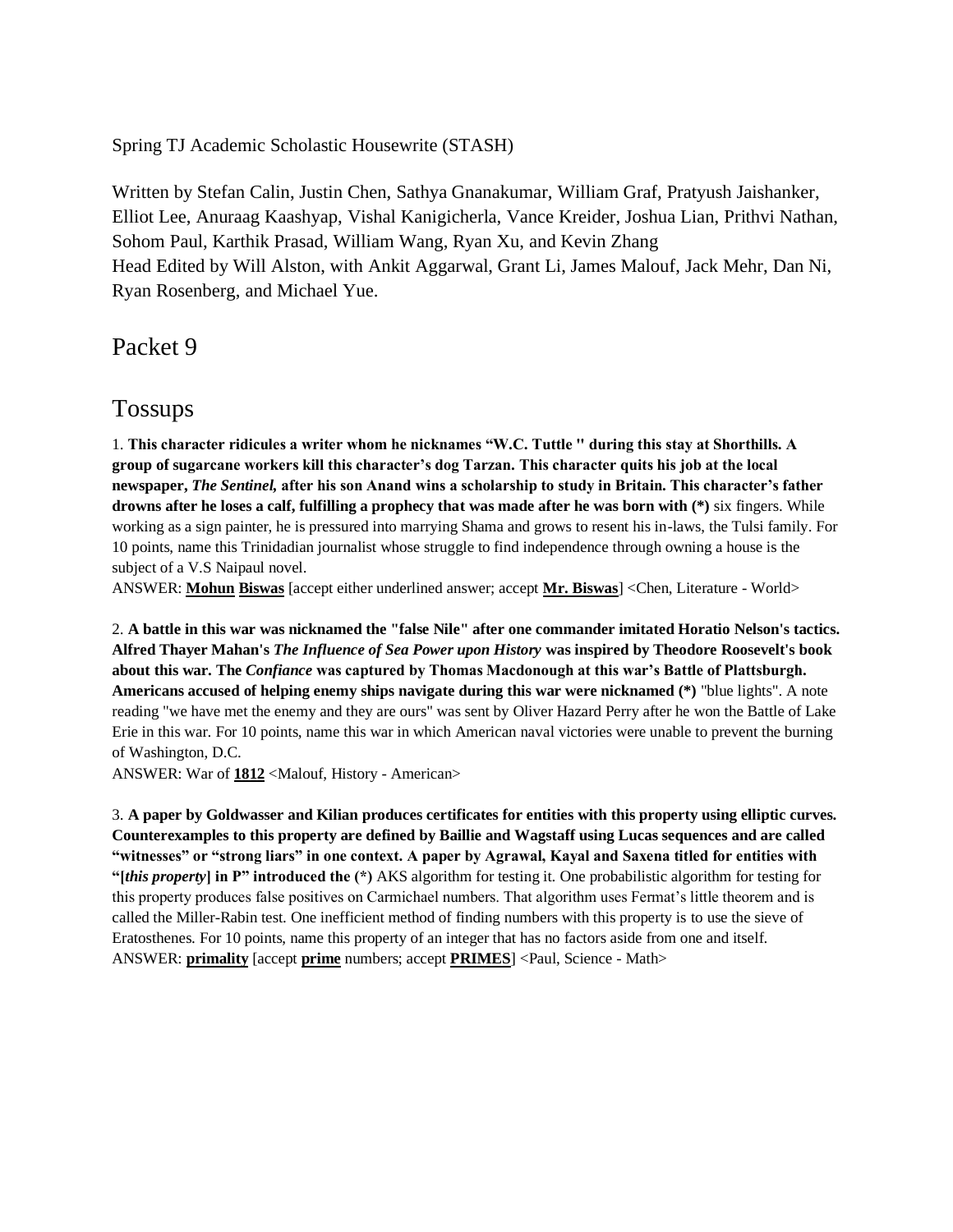4. **In a painting from this movement, a white-aproned man stands behind a counter speaking to a patron of McSorley's Bar. This movement was founded by an artist who painted a horse-drawn carriage trudging through an empty, snowy street and also wrote** *The Art Spirit***. A group of nude boys prepare to dive into the water in a painting from this movement titled** *Forty-two Kids***. A shirtless man falls backward into the (\*)** crowd after being punched in one of many paintings of boxing matches that an artist from this movement made, including *Stag at Sharkey's*. For 10 points, name this 20th-century art movement whose members like George Bellows depicted urban life in New York.

ANSWER: **Ashcan** School [accept the **Eight**] <Calin, Fine Arts - Visual>

5. **A 1914 U.S. ban on importing this product was repealed after the implementation of NAFTA, partly out of fear of retaliatory tariffs on American corn. This crop may have been first used as a substitute for** *toro* **in the 1960s by a Japanese chef living in Los Angeles. In 2019, a large-scale California recall of this product was implemented due to a possible (\*)** *Listeria* infection. The 'Hass' cultivar is the most common variety of this crop which is sometimes called an "alligator pear." With rice and fish, this crop is a key ingredient in a California roll. Millenials are often stereotyped as eating toast topped with, for 10 points, what nutritious, fatty green fruits which are used to make guacamole?

ANSWER: **avocado**s [accept **avocado** pear or **ahuacatl**; accept **alligator pear** before "alligator"; do not accept or prompt on just "pear"] <Kanigicherla, Modern World - Misc. Academic>

6. **The proper activities of these people were described in the book** *On the Marriage of Philology and Mercury* **by Martianus Capella. In medieval times, these people were commonly divided into four "nations" representing Picardy, Normandy, England, and France and were -- like clergy -- legally protected from assaults by citizens. Historically, many of these people have resided in the Latin Quarter of Paris. In 1098, a guild of these people founded an (\*)** institution in Bologna, the first of its kind in Europe. At places such as the Sorbonne, these people familiarized themselves with the trivium and quadrivium, which made up the seven liberal arts. For 10 points, name these people who attended institutions like Oxford and Cambridge to obtain a degree. ANSWER: medieval university **student**s [prompt on scholars] <Kaashyap, History - European>

7. **A chess game distracts two lords from a battle between some of these animals and King Arthur's squires in the Welsh poem** *The Dream of Rhonabwy***. Cu Chulainn realizes he is mortally wounded when one of these animals appears on his shoulder. In her role as chooser of the slain in battle, the Irish war goddess Morrigan takes this animal's form. These animals lend their name to the giant Welsh king (\*)** Bran the Blessed, as well as the main trickster god of the Pacific Northwest peoples, who is often malevolent unlike the Coyote of the Pueblo. Two of these animals whose names mean "Thought" and "Memory" survey Midgard as they perch on Odin's shoulders. Huginn and Muninn are, for 10 points, what sort of bird often conflated with the crow? ANSWER: **raven**s [accept **corvid**s or **Corvid**ae; accept **crow**s before mention; prompt on birds] <Kaashyap, Belief - Mythology>

8. **A DigiPot for scaling analog signals can be built from a number of these devices arranged into a repeating "ladder" formation. The star-mesh transform, which forms a network of these devices with one less node, is a generalization of the wye-delta transform. The fluctuation-dissipation theorem predicts that these devices produce Johnson-Nyquist noise. Three of these devices whose strengths are (\*)** known, and one of them whose strength is not known, form a Wheatstone bridge. Like capacitors, the strength of these devices can be found by looking at three colored bands. The ANSI standard symbol used to represent them is a zig-zag line. For 10 points, name these circuit elements that impede current flow and have strength measured in Ohms. ANSWER: **resistor**s [prompt on potentiometer] <Calin, Science - Physics>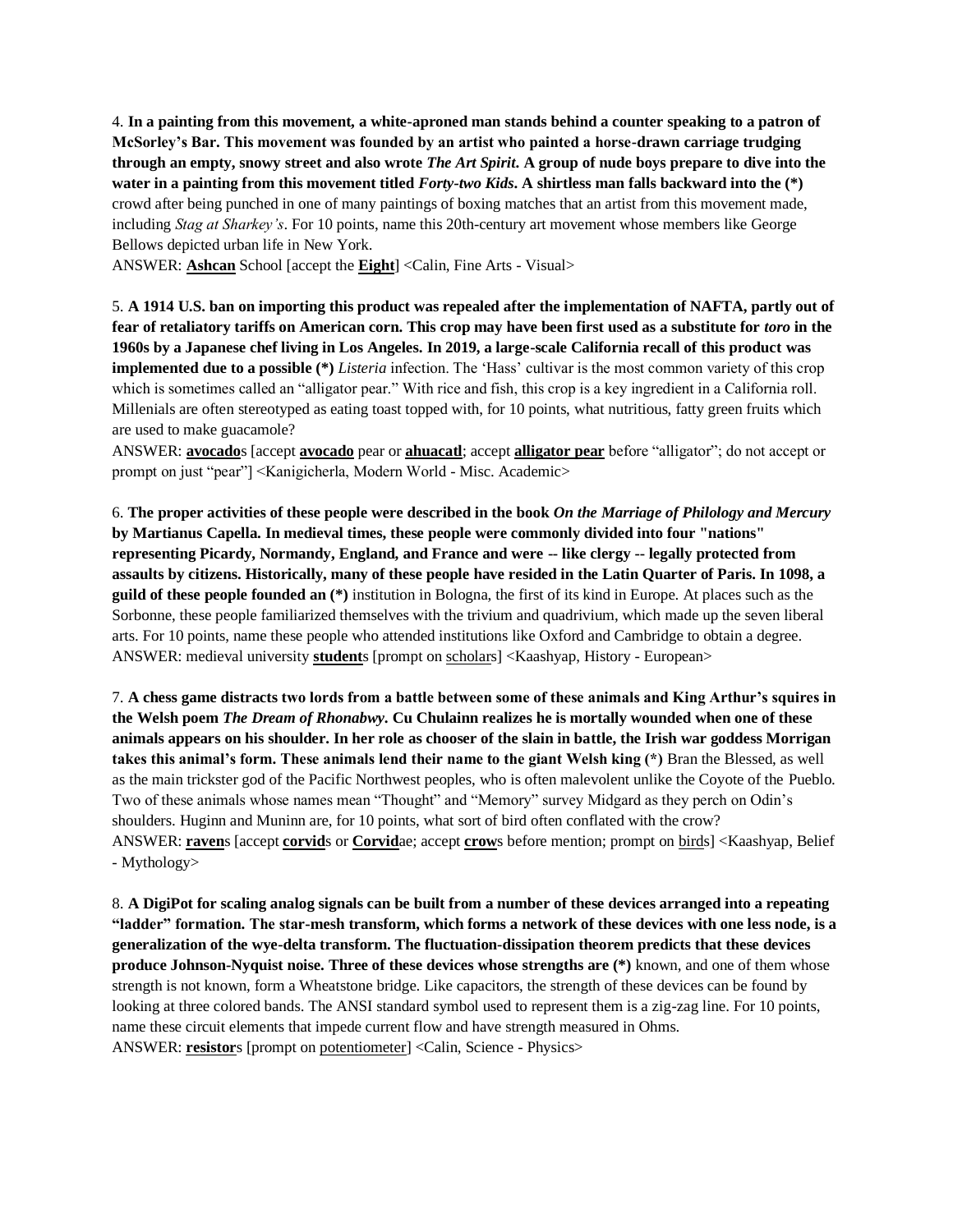9. **The philosopher Peregrinus Proteus converted from Christianity to this school of thought, which Demonax of Cyprus attempted to revive. One member of this school married Hipparchia of Maroneia, the sister of his student, Metrocles. Members of this non-Epicurean school, including the ascetic Crates of Thebes, practiced a manner of speech known as** *parrhesia***. (\*)** Antisthenes founded this school, whose most famous member of this school presented a plucked chicken to Plato's Academy, proclaiming "Behold a man!" to challenge Plato's definition of a man as a featherless biped, in addition to living in a wine jar and urinating in public. For ten points, name this classical school of philosophy whose "dog-like" members included Diogenes of Sinope. ANSWER: **Cynicism** [accept **Cynics**] <Kaashyap, Thought - Philosophy>

10. **Melchior accepts Dora and Nora Chance as his own during one of these events in Angela Carter's** *Wise Children***. Kitty discusses her infertility with Laura before one of these events in** *The Hours* **by Michael Cunningham. While preparing for one of these events, a character hears the recurring sound of "leaden circles dissolved in the air" and notices the ugly Mackintosh coat worn by her daughter's tutor, (\*)** Doris Kilman. Former love interests Peter Walsh and Sally Seton attend one of these events where a woman hears about the suicide of the shell-shocked Septimus Smith. For 10 points, give this type of event hosted by Mrs. Dalloway. ANSWER: a **party** [accept **birthday party** or **dinner party**; prompt on dinner or gathering] <Zhang, Literature - British>

11. *Composer and genre required***. The first movement of one of these works begins with two french horns playing the melody "C, [pause] D, E, low A, [pause] B, C." Leopold Godowsky wrote a passacaglia based on the dark,** *pianissimo* **B-minor melody played by the cellos and basses in 3/4 time to begin another of these works. The ninth of these works was given a grandiose name to distinguish it from the sixth one in the same key of C major, and the fourth was given the name (\*)** "Tragic." The finale of the eighth one of these works may have become the Entr'acte from the composer's incidental music to *Rosamunde*. For 10 points, name these orchestral works by the composer of "Erlkönig," which include a "Great" ninth and an "Unfinished" eighth. ANSWER: **symphonies** by Franz **Schubert** [prompt on partial answer] <Prasad, Fine Arts - Auditory>

12. **So-called "browsers" such as guard crabs in genus** *Trapezia* **feed off the mucus of these organisms without harming them. Crustose rhodophytes create these organisms' namesake cement. "Excavators" like parrotfish use focused biting of these organisms to display territoriality. Those crabs can defend these organisms from predators such as** *Acanthaster planci***. Environmental conditions can cause these organisms to (\*)** expel photosynthetic symbionts called Zooxanthellae. Focused biters can leave scars on these organisms' calcium carbonate skeletons. Aboard the HMS *Beagle*, Charles Darwin described these organisms in ecosystems such as atolls. For 10 points, name these cnidarians affected by bleaching that form namesake reefs. ANSWER: **coral** polyps [accept **coral** reef] <Calin, Science - Biology>

13. **A man swears on his sword Murgleis to kill this character after being offered an apple that represents the "crown of every earthly king." At the end of that work in which this character appears, a pagan queen is renamed Juliana after being baptized and the maiden Alde dies of grief after hearing that this character perished alongside the Twelve Peers. Baligant and his men support the (\*)** Saracen army of King Marsila, who ambushes this man with the help of the traitor Ganelon. This wielder of Durendal summons help by blowing his oliphant so hard that his temples burst during a battle at Roncesvalles. For 10 points, name this nephew of Charlemagne who appears in a medieval French epic title for his "Song."

ANSWER: **Roland** [accept **Orlando** or **Rolando**] <Kevin Zhang, Literature - European>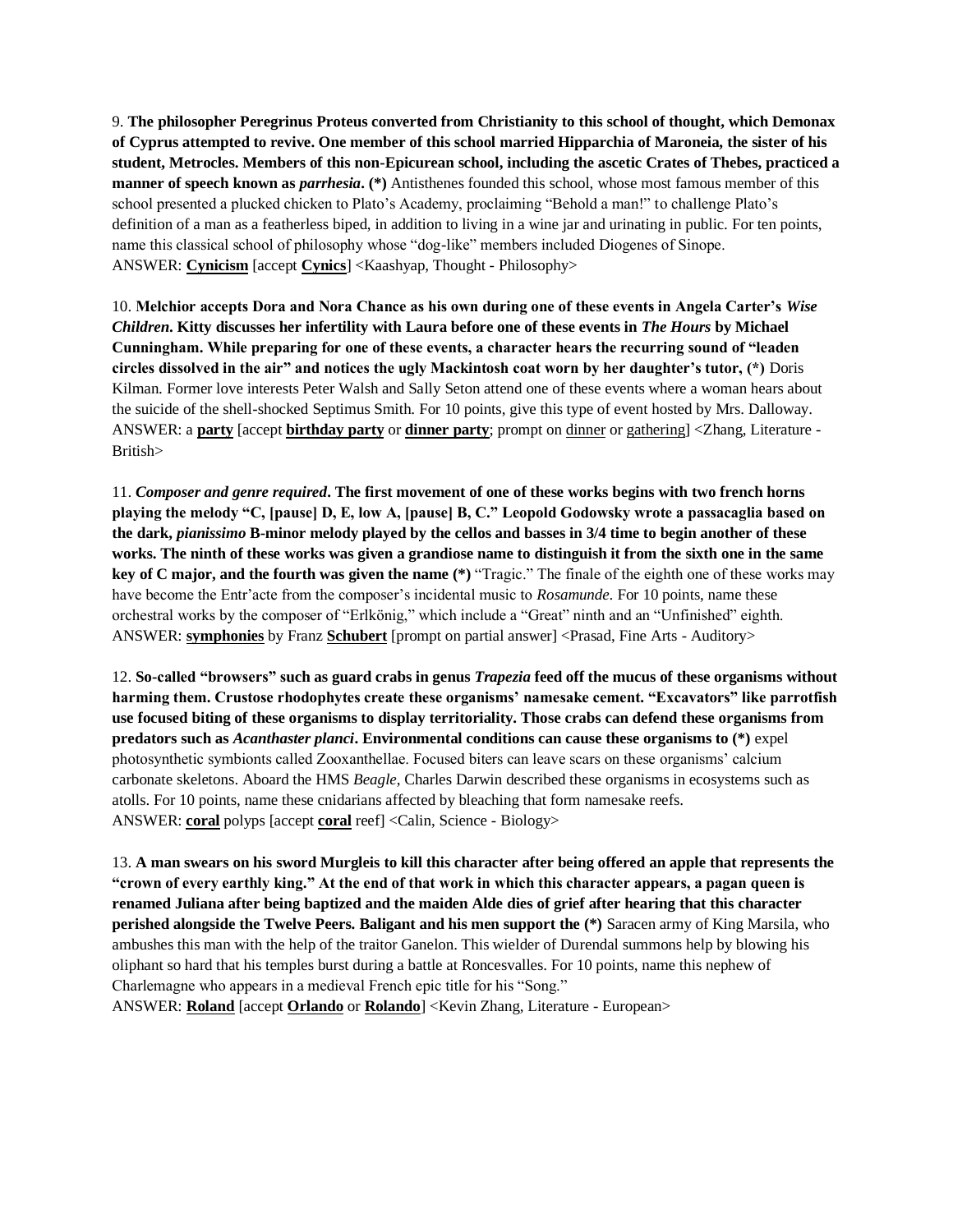14. **The story of a eunuch from this present-day country being baptized by Philip the Evangelist after asking Philip to explain the book of Isaiah is recounted in Acts. This country's church was founded by Frumentius. According to this country's national epic, a holy object was taken from Israel to this country while a forgery was left in the Temple at Jerusalem. That national epic, the (\*)** *Kebra Nagast*, describes this country's rulers as descended from King Solomon and the Queen of Sheba. Its Tewahedo Orthodox Church, which conducts rituals in the Ge'ez ("guh-uz") language, claims to possess the Ark of the Covenant. This country is the former site of Aksum. For 10 points, name this country where a translation of scripture into Amharic was sponsored by Haile Selassie. ANSWER: **Ethiopia** [accept **Aksum** before mention] <Prasad, Beliefs - Religion>

15. **This country's efforts to join ASEAN have been hampered by its recent history of anti-Chinese riots, such as those that devastated warehouses in its city of Mount Hagen. Featuring on its flag and national emblem is this country's national bird, the Raggiana bird-of-paradise. Many of this country's Fore people formerly suffered from the neurodegenerative disease (\*)** kuru, which likely spread when villagers ate a man's brain. This country borders a province formerly known as Irian Jaya to its west. Though most of this country's residents speak English, they more commonly use a pidgin language called Tok Pisin, which contains many Melanesian words. For 10 points, name this country that shares its namesake island with Indonesia with its capital at Port Moresby ("MORZ-bee").

ANSWER: **Papua New Guinea** [or **Papua Niugini** or Independent State of **Papua New Guinea**; do not accept or prompt on "New Guinea"] <Lian, Modern World - Geo>

16. **A type of folding-book manuscript common in this country was used to record its Three Seals Code. After a kingdom in this country was completely ransacked by a neighboring realm's Taungoo Dynasty, it was forced to cede the port of Tenasserim. This country's city of Thonburi temporarily became its capital in the 18th century during the reign of a commander of Teochew Chinese ancestry named (\*)** Taksin the Great; Taksin rebuilt its strength after the collapse of the Ayutthaya Kingdom. Abraham Lincoln received an elephant from this country's king Mongkut. This country's King Bhumibol died in 2016, passing the throne to Rama X. The Chakri Dynasty rules, for 10 points, what country that is currently controlled by a military junta in Bangkok? ANSWER: Kingdom of **Thailand** [or Ratcha-anachak **Thai**; accept **Siam** or **Sayam**] <Nathan, History - World>

17. **A 2001 Columbia release of the "complete sessions" from one of this man's albums includes the new track "Splashdown" as well as the track "Mademoiselle Mabry" first recorded for** *Filles de Kilimanjaro***. Another album by this man was created for a Bill Clayton documentary about a boxer and consists of the tracks "Right Off" and "Yesternow." That album,** *Jack Johnson***, like this artist's preceding Teo Macero-produced album** *In a* **(\*)** *Silent Way*, features Chick Corea and John McLaughlin. This man's Second Great Quintet disbanded before his "electric" period, exemplified by an album beginning with a "Pharaoh's Dance" titled *Bitches Brew*. For 10 points, name this trumpeter whose First Great Quintet recorded *Kind of Blue*. ANSWER: Miles Dewey **Davis** III <Kanigicherla, Fine Arts - Other>

18. **A rule used when removing these species is to set a certain device to 20, 40 and 60 degrees Celsius. These species are found along with raffinate and feed on a ternary phase diagram in the Hunter–Nash method. One method for their removal uses a pear-shaped apparatus with a stopcock and is efficient when the partition coefficient is high. A common example of these substances in green chemistry is (\*)** supercritical carbon dioxide. Rotavaps remove these substances by boiling. They can be classified as either protic or aprotic. Liquidliquid extraction is based on the immiscibility of two of these substances. Molality is defined as moles of solute divided by kilograms of this substance. For 10 points, water is a "universal" type of what substance? ANSWER: **solvent**s <Calin, Science - Chemistry>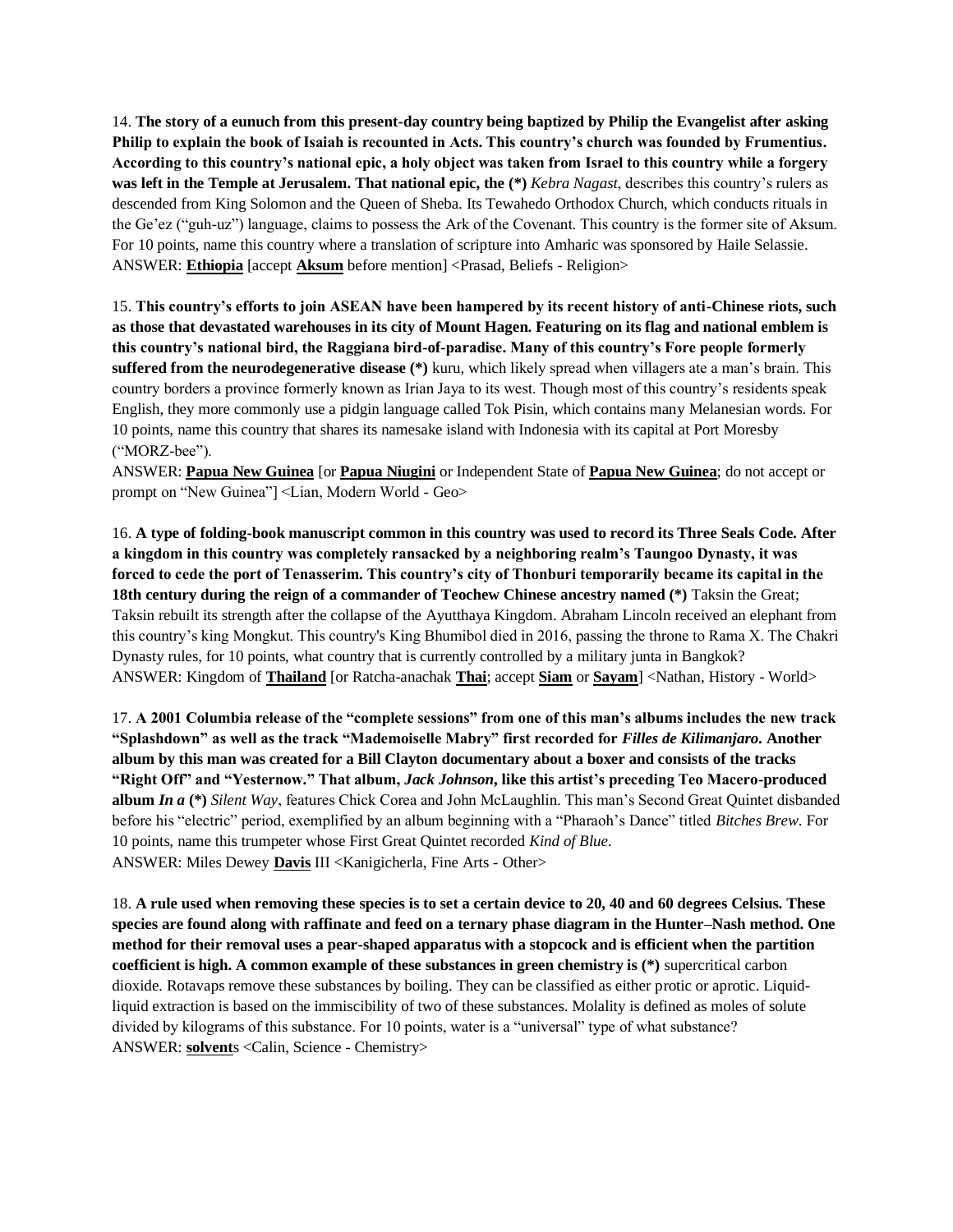19. **A play by an author with this surname ends with a with a woman saying that "I really believe things are about to change for the better" after seeing her veteran son Kenneth writing a suicide note. That play by an author with this surname is a sequel to Lorraine Hansberry's** *A Raisin in the Sun.* **Another author with this surname wrote about the poet Presley, who follows a group of farmers as they fight against the expansion of the Southwestern Railroad company, in a novel from the (\*)** *Epic of Wheat* trilogy. That author with this surname wrote a novel whose title dentist is left handcuffed to a corpse in Death Valley after killing his wife Trina. For 10 points, give this last name of the author of *The Octopus* and *McTeague*. ANSWER: **Norris** [accept **Bruce Norris** or **Frank Norris**] <Xu, Literature - American>

20. **Book XVII of Strabo's** *Geographica* **concerns the lack of this commodity in North Africa, and the value of this good was often improved in a fumarium. The Phoenicians traded the high-quality "Bybline'' variety of this commodity, the primary subject of the second book of Vergil's** *Georgics***. The Carthaginian writer Mago described the recipe for one type of this commodity called** *passum***. This commodity was widely produced on Mount Vesuvius. Pliny the Elder's** *Naturalis Historia* **asserts that "there is (\*)** truth in" this substance. Like olive oil, this good was commonly stored in a large jar with two vertical handles called an amphora. For 10 points, name this drink associated with viticulture and often consumed at symposia. ANSWER: **wine** [accept **vinum**] <Kaashyap, History - Ancient>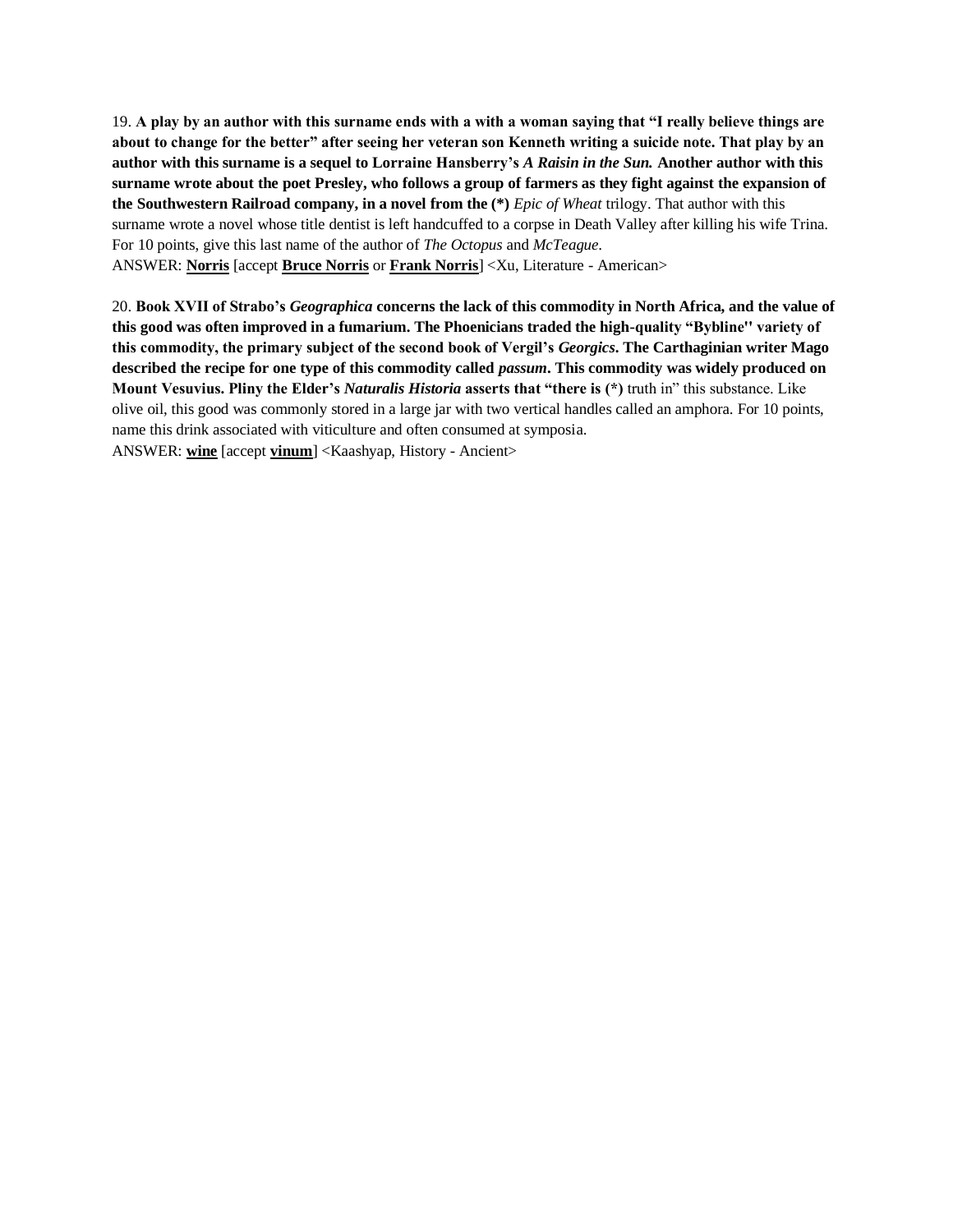# Bonuses

1. An adaptation of a short story by Edogawa Ranpo into this medium describes the aftermath of a character's purchase of the title "human chair". For 10 points each:

[10] Name this medium. This medium, which can be found in the magazine *Shonen Jump,* has a distinctive characteristic of a black and white print.

ANSWER: **manga** [accept **manhua**, prompt on comic book or graphic novel]

[10] This manga artist wrote a manga short inspired by Edogawa Ranpo's "The Human Chair", but is more famous for a story where an earthquake leads to an appearance of a fault filled with human-shaped holes.

# ANSWER: **Junji Ito**

[10] Junji Ito created manga such as "The Human Chair" and "The Enigma of Amigara Fault" in this genre. Other authors who primarily write in this genre include Stephen King.

ANSWER: **horror** [accept equivalents] <Chen, Misc. Academic>

2. This structure was built by the brothers Amphion and Zethus, as related in a digression from the first book of the *Argonautica*. For 10 points each:

[10] Identify this structure. In another story, an ally of Adrastus named Capaneus attempts to surmount this structure using a ladder, but Zeus kills him with a thunderbolt by doing so.

ANSWER: the **wall**s of **Thebes** [or **Theban wall**s; prompt on walls]

[10] Amphion used one of these objects to charm some stones into moving magically, helping Zethus build the walls. The first of these objects was made by Hermes, who traded it to Apollo in exchange for a herd of cattle. ANSWER: a **lyre** [or **lyra**; prompt on musical instruments]

[10] Amphion and Zethus's walls enclosed a citadel named for this Phoenician prince, who was the legendary founder of Thebes and husband of Harmonia.

ANSWER: **Cadmus** [or **Kadmos**] <Kaashyap, Belief - Mythology>

3. A girl in this story notes that "everything tastes of licorice" after sipping a glass of Anis del Toro. For 10 points each:

[10] Name this short story in which the American tries to convince Jig to get an abortion while waiting at a train station.

# ANSWER: "**Hills like White Elephants"**

[10] This American author wrote "Hills Like White Elephants". His time as an ambulance driver in World War I formed the basis for his novel *A Farewell to Arms*.

# ANSWER: Ernest **Hemingway**

[10] The story "Hills Like White Elephants" exemplifies this minimalistic writing technique used by Hemingway, in which the key themes of a story are not mentioned, but are conveyed to the reader implicitly. ANSWER: **iceberg** theory [accept theory of **omission**] <Xu, Literature - American>

4. This event is commemorated by the Day of the African Child, and a photograph of this event was taken by Sam Nzima. For ten points each:

[10] Name this 1976 protest in a Johannesburg township that began after schools began to teach in Afrikaans. ANSWER: **Soweto** Uprising

[10] This bishop of Lesotho also expressed his resentment over the decree that led to the Soweto Uprising by calling Afrikaans "the language of the oppressor".

ANSWER: Desmond Mpilo **Tutu**

[10] This politician was prime minister of South Africa during the Soweto riots. He was later forced to resign as president after being found to have illegally used government funds to promote apartheid in the Muldergate scandal. ANSWER: John **Vorster** [or Balthazar Johannes **Vorster**] <Lee, History - World>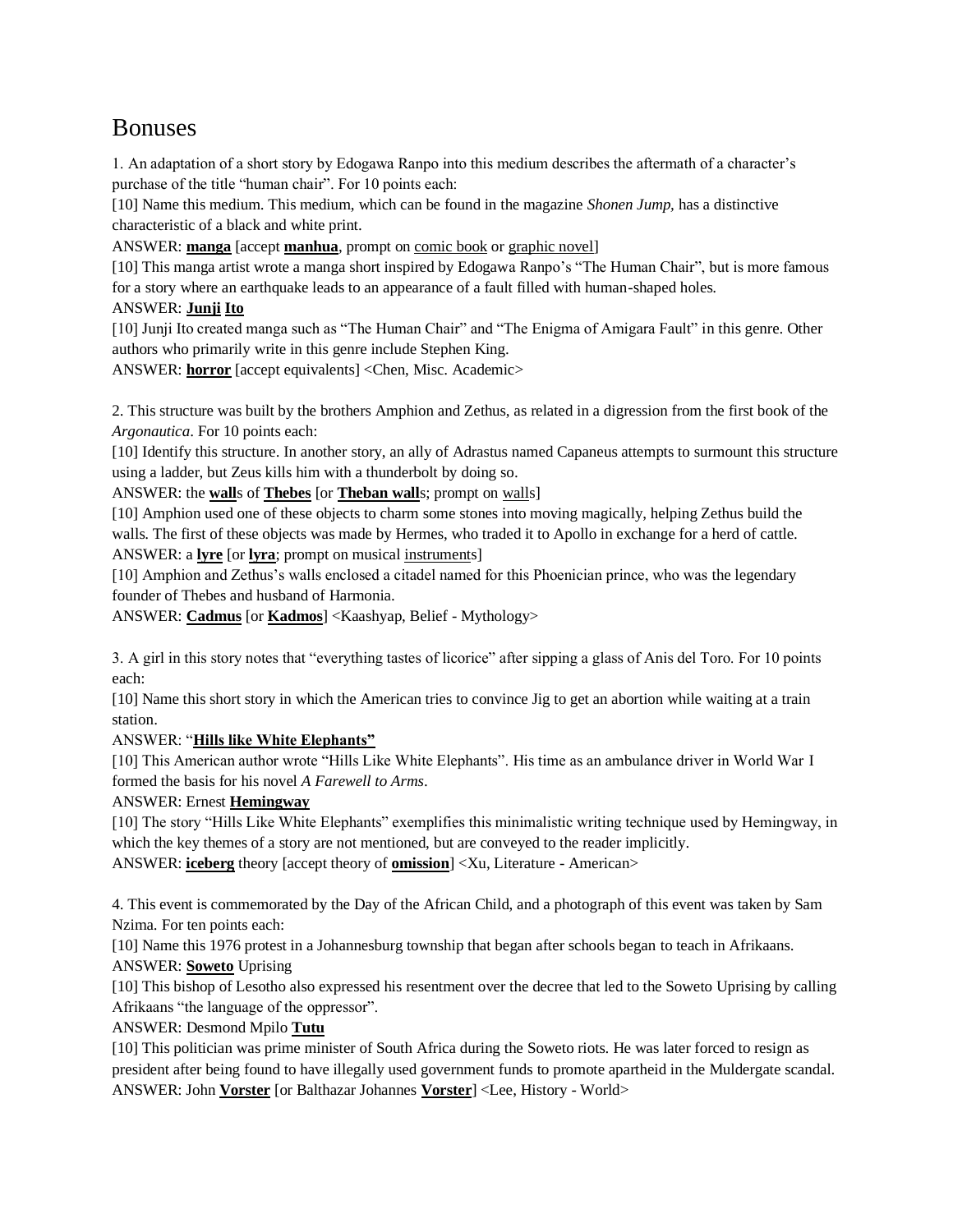5. Mob relaxases nick DNA at oriT sites to initiate this process by the Tra operon. For 10 points each: [10] Name this function of type IV secretory systems that can occur if the fertility factor is integrated into the donor's genome to make Hfr strains. It occurs through a pilus.

ANSWER: bacterial **conjugation** [prompt on horizontal gene transfer]

[10] The genome of E. coli was originally mapped using one of these devices to disrupt the cell pairs during conjugation in an experiment by Jacob and Wollman. One of these devices was used to agitate bacteriophages in the Hershey–Chase experiment.

ANSWER: kitchen **blender** [accept **Waring blender**]

[10] The fertility factor used in bacterial conjugation is one of these short, circular segments of DNA. ANSWER: **plasmid** <Calin, Science - Biology>

6. A swan suspended in mid-flight appears behind this woman in the painting *Leda Atomica* while another portrait of her depicts her face composed as a matrix of spheres. For 10 points each:

[10] Name this woman who poses as Mary Magdalene and stares up at Christ in *Corpus Hypercubus*.

ANSWER: **Gala** Dali [prompt on Dali or Dali's wife; do not accept Galatea]

[10] Salvador Dali's *Dream Caused by the Flight of a Bee* depicts two of these creatures pouncing on a sleeping Gala. Another of these animals is surprised by a flash of lightning during a tropical storm in a painting by Henri Rousseau.

#### ANSWER: **tiger**

[10] A floating Gala appears with a hole in her torso in a painting set by the coast of Port Lligat that depicts her as this holy figure. This woman watches two infants play with a goldfinch in a Raphael painting. ANSWER: **Madonna** [or the Virgin **Mary**; or the **Virgin**] <Li, Fine Arts - Visual>

7. For 10 points each, name these countries which have been accused of falsifying GDP:

[10] Satellite data tracking lights at night has been used to accuse this country of GDP falsification. This country operates a special industrial park near its southern border that opened in part thanks to the Sunshine Policy.

ANSWER: **North Korea** [or **DPRK**, or **Democratic People's Republic of Korea**, or **Chosŏn** Minjujuŭi Inmin Konghwaguk; do not accept or prompt on "Korea"]

[10] In 2019, this country's Audit Chamber estimated that GDP growth the previous year had been 1.5%,

significantly lower than official statistics. This country's currency is the ruble.

ANSWER: **Russia** [or **Russian Federation** or **Rossiyskaya Federatsiya**]

[10] For many years, this country's INDEC statistics ministry blatantly falsified GDP and especially inflation data under directive from the Justicialist government; however, its current Justicialist government has not done so. ANSWER: **Argentina** [or **Argentine Republic**, or República **Argentina**] <Prasad, CE>

8. One figure with this name argued that Adam was a worse sinner than Eve, since she was tempted by the Devil, but he was tempted by a mere mortal. For ten points each:

[10] Give the last name of this pair of sisters from South Carolina. They were forced to leave their Quaker community in Pennsylvania because they made public speeches against slavery.

ANSWER: **Grimké** [or the **Grimké** sisters; accept Sarah Moore **Grimké**; accept Angelina Emily **Grimké**] [10] This other abolitionist attended the World Anti-Slavery Convention in 1840 and wrote the Declaration of Sentiments in 1848.

ANSWER: Elizabeth Cady **Stanton**

[10] Stanton presented her Declaration of Sentiments at the Seneca Falls Convention, a gathering to support this cause. It finally succeeded after the passage of the 19th Amendment.

ANSWER: **women's suffrage** [accept descriptive answers mentioning the right to **vote** for **women**; prompt on partial answer] <Kaashyap, History - American>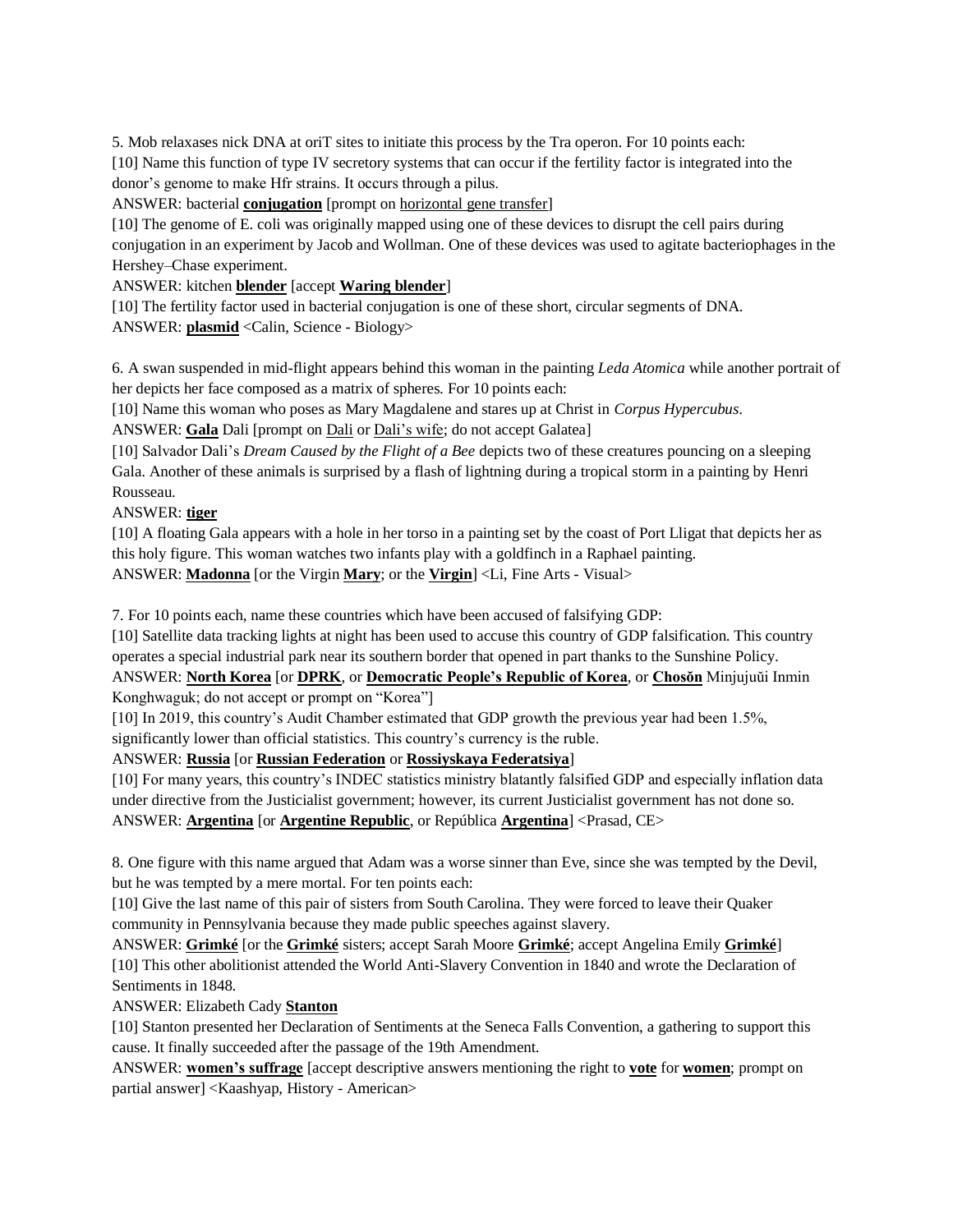9. The modern word for algebra comes from the title of one of this man's books *Al-jabr*, which describes such operations as completing the square. For 10 points each:

[10] Name this Abbasid mathematician who wrote *The Compendious Book on Calculation by Completion and Balancing* and edited Ptolemy's *Geography*.

#### ANSWER: Muḥammad ibn Mūsā **al-Khwārizmī** [or **Algoritmi**]

[10] Al-Khwarizmi's book *Algorithmo de Numero Indorum* introduced this decimal positional numeral system which replaced the Roman one in Europe.

ANSWER: Hindu-**Arabic** numeral system [or Indo-**Arabic** numeral system]

[10] This man introduced the concept of zero in the Hindu-Arabic numeral system in his "Correctly Established Doctrine" which also introduced a formula for finding the area of a cyclic quadrilateral.

ANSWER: **Brahmagupta** <Calin, Science - History>

10. New Left historian E.P. Thompson analyzed the Luddite movement in a book on the "making of" this group in England. For 10 points each:

[10] Name this group whose "condition" in England was reported on in an 1845 book that preceded its author's tract *The Communist Manifesto*.

#### ANSWER: the **working class** [accept **proletariat** or the **labouring class**]

[10] This man published *The Condition of the Working Class in England* after researching there, though he is probably better known for collaborating with Karl Marx on the *Communist Manifesto*.

#### ANSWER: Friedrich **Engels** [accept Frederick **Engels**]

[10] Marx and Engels claimed in *The German Ideology* that self-proclaimed German "true socialists" often attempt to "eulogise" this term. Socialism described by this term is most commonly contrasted with Utopian socialism. ANSWER: **science** [accept "German **science**" or **scientific**] <Lee, Thought - Philosophy>

11. The main character of this work is arrested for holding hands with the painter Reza,whom she later divorces. For 10 points each:

[10] Name this autobiographical work by Marjane Satrapi that describes her upbringing during the Iranian Revolution.

#### ANSWER: *Persepolis*

[10] In *Persepolis*, Satrapi wants to be this type of person until the execution of her uncle Anoosh changes her mind. This type of person shares a series of fables with a crowd of people while waiting to board a ship in Orphalese.

#### ANSWER: **prophet**

[10] *Persepolis* is this type of work. Another example of this type of work is Art Spiegelman's book *Maus,* which depicts dialogue using speech bubbles.

ANSWER: **graphic novel** [accept answers mentioning **comics**] <Chen, Literature - World>

12. These two factions in Bologna and Modena fought in the War of the Oaken Bucket, and one of them split into White and Black branches. For 10 points each:

[10] Name these two factions whose conflict dominated politics in 13th century Italy. One of them supported the Pope during the Investiture Controversy and the other had sided with the Holy Roman Emperor.

ANSWER: **Guelphs** and **Ghibellines** [accept in either order]

[10] The Guelphs grew out of the Lombard League, formed to resist this Holy Roman Emperor's influence in Italy. This emperor drowned in the Saleph River while leading the Third Crusade.

#### ANSWER: **Frederick I** [or **Frederick Barbarossa**; or **Friedrich I**; or **Friedrich Barbarossa**; prompt on Frederick; prompt on Freidrich]

[10] After the Guelphs defeated the Ghibellines in the 1280s, they broke into "Black" and "White" factions based on whether they supported this pope or not. He declared "outside the church, there is no salvation" in *Unam sanctam*.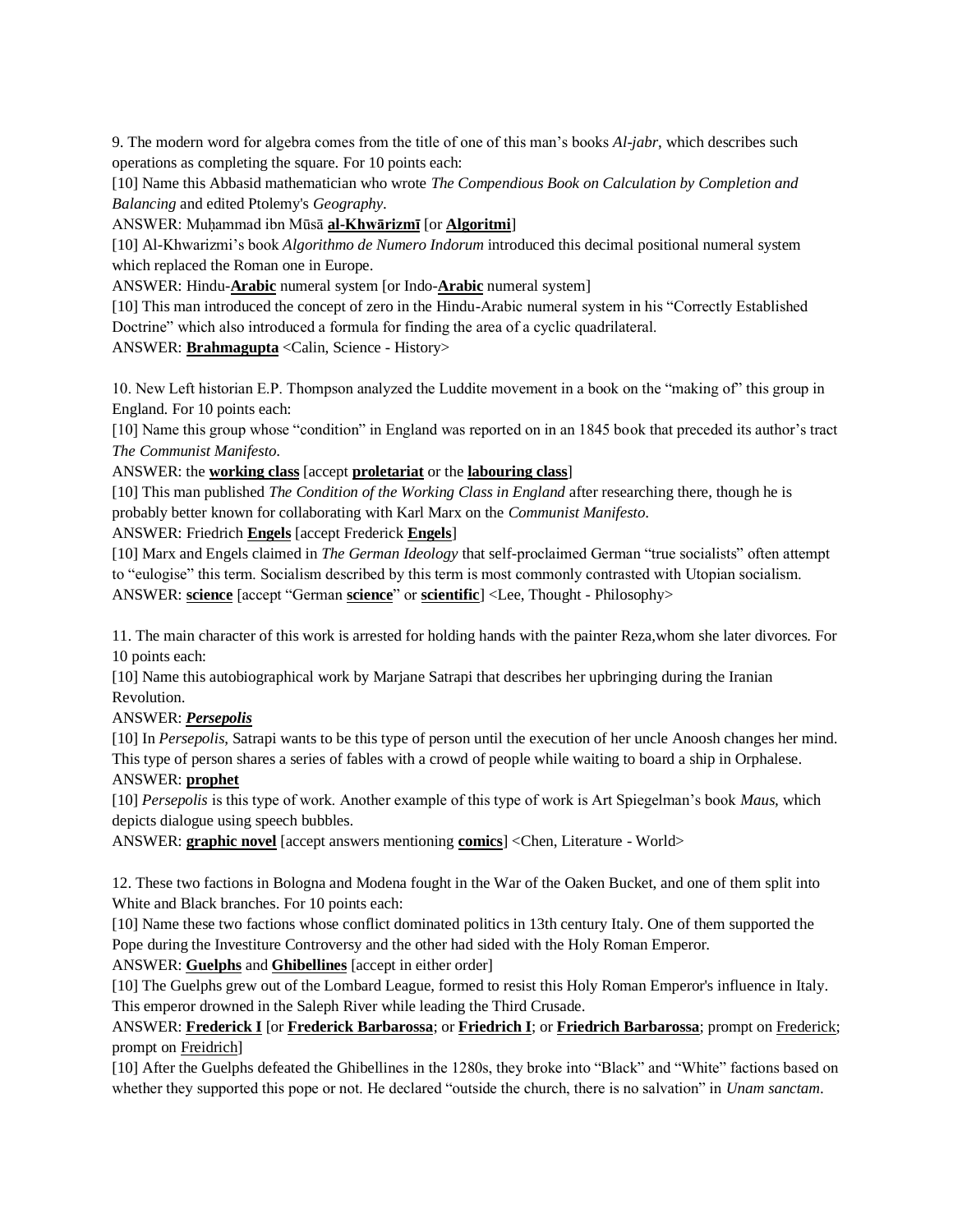ANSWER: **Boniface VIII** [or **Bonifacius VIII**, or Benedetto **Caetani**; prompt on Boniface or Bonifacius**]**  <Kaashyap, History - European>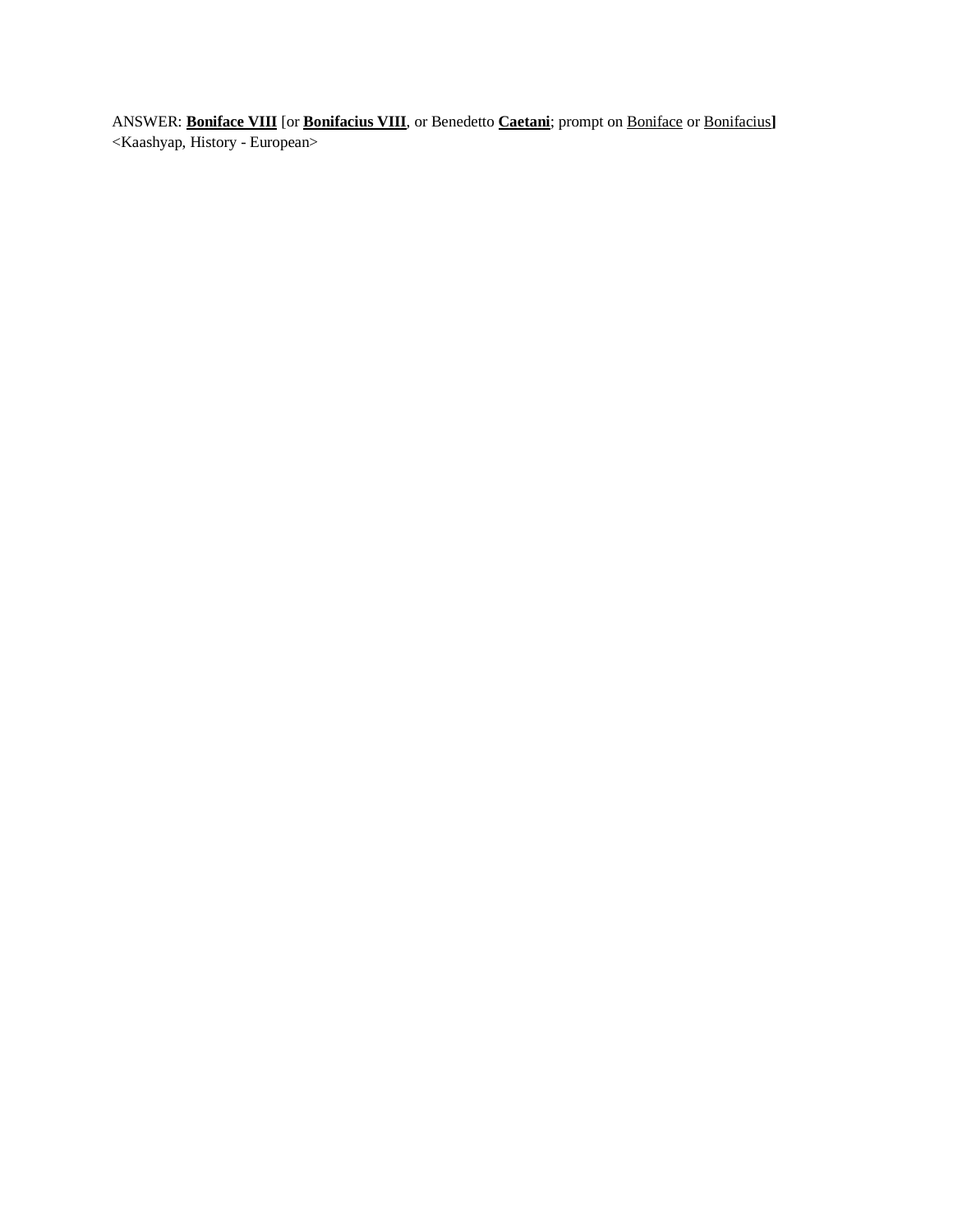13. This architect designed the Bilbao Airport's main terminal. For 10 points each:

[10] Name this Spanish architect known for his curving structures. His more famous structures include the harp-like Puente del Alamillo in Seville and the Milwaukee Art Museum.

#### ANSWER: Santiago **Calatrava**

[10] Calatrava designed the Turning Torso, a tower that resembles a twisted spinal column, in this country's city of Malmö. Nicodemus Tessin the Younger designed many Baroque buildings in this country's capital of Stockholm. ANSWER: **Sweden**

[10] Calatrava has also designed many of these buildings. His early work included remodeling one of them named Stadelhofen in Zurich as well as a French one at Lyon St-Exupéry Airport.

ANSWER: **rail**way **station** (accept **train station** or equivalents; prompt on partial answer) <Kreider, Fine Arts - Other>

14. In octahedral complexes with this many *d* electrons, the CSFE equals negative three fifths times the splitting parameter. For 10 points each:

[10] Identify this number of *d* electrons in complexes that were discovered to split their degenerate e-sub-g orbitals in the Jahn–Teller effect. This number is one less than the number of electrons in a set of completely filled *d* orbitals.

#### ANSWER:  $\frac{\text{nine}}{\text{line}}$  [or  $\underline{d}^9$  ("d-nine")]

[10] The ground term for  $d^1$  ("d-one") complexes is the same as  $d^9$  complexes, obviating the need for one of these diagrams. The axes of these doubly-eponymous diagrams used in crystal field theory are scaled by the Racah *B* parameter.

ANSWER: **Tanabe–Sugano** diagrams

[10] The Tanabe–Sugano diagram for this geometry is not needed because it is similar to the one for octahedral. This molecular geometry is possessed by compounds with four substituents bonded to a central atom. ANSWER: **tetrahedral** <Calin, Science - Chemistry>

15. Answer some questions about literary representations of science. For 10 points each:

[10] An unnamed biographer chronicles Isaac Newton's mental breakdown in this British author's novella *The Newton Letter*. The art historian Max Morden reflects on his life in this author's novel *The Sea*.

#### ANSWER: John **Banville**

[10] Niels Bohr and Werner Heisenberg debate the implications of nuclear power in a play by Michael Frayn that is titled for this capital city of Denmark.

#### ANSWER: **Copenhagen**

[10] In this play, Thomasina Coverly lectures her tutor on thermodynamics while drawing a diagram of a steam engine. This play follows Hannah Jarvis and the biologist Valentine as they uncover the history of Sidley Park. ANSWER: *Arcadia* <Li, Literature - British>

16. The resolving power in a microscope is given by lambda over two times the numerical aperture as defined by this scientist. For 10 points each:

[10] Name this scientist who worked in optics, creating his namesake condenser used for microscopic illumination. ANSWER: Ernst Karl **Abbe** [accept **Abbe** limit; accept **Abbe** condenser]

[10] Abbe defined the numerical aperture as the *n* times this function of *theta*. Abbe names a condition that applies to "small-angle" paraxial rays, which are approximated by truncating this function's Taylor series to one term. ANSWER: **sine** [accept Abbe **sine** condition]

[10] The Abbe sine condition was formulated in the context of microscopes which use these devices. The Abbe condenser consists of two convex examples of these optical devices that focus light through refraction. ANSWER: **lens**es <Calin, Science - Physics>